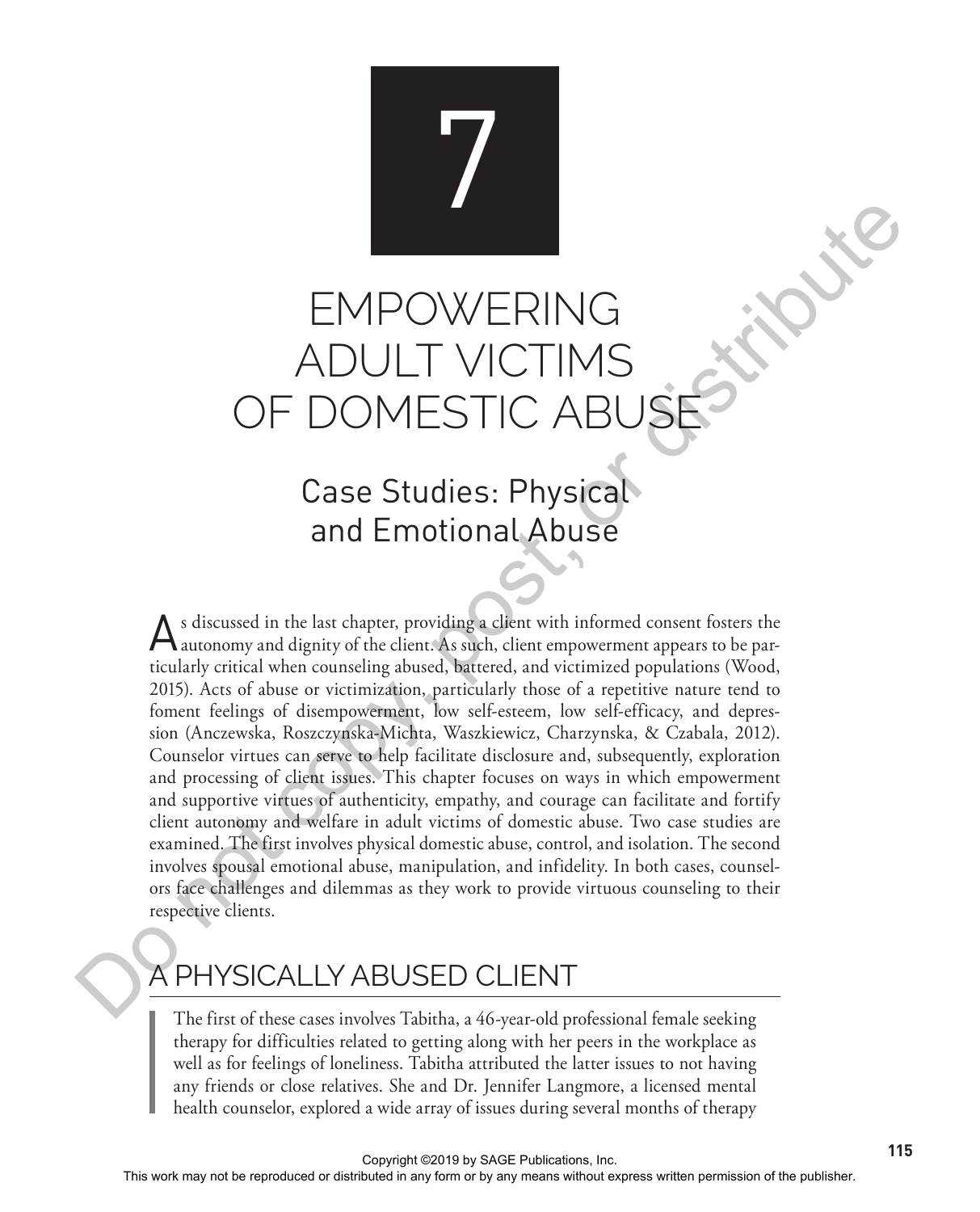including the aforementioned presenting problems. During the fifth session, new revelations began to emerge.

"I always seem to attract the same kind of guy," stated Tabitha. "I just don't know how to break the pattern."

"Tell me more about that," asked Langmore.

"Well, my last two boyfriends and now, my husband, all have drinking problems."

"Can you give me more details?"

"All alcoholics and very controlling."

"Explain what you mean by 'controlling.'"

"Not letting me go out without permission and regulating whom I talk to."

Langmore lowered her voice slightly. "It sounds as if you're pretty uncomfortable with this pattern of behavior."

"Yes, and I want to change it now! I feel like a robot or a machine that's being programmed."

"You're yearning for more control over your life."

"Yes. I really NEED more control."

As the counseling relationship unfolded, Tabitha revealed to Langmore that her present husband, Gus, had pushed and shoved her frequently, once knocking her to the floor.

"It doesn't take much to get Gus angry."

"Tell me about that."

"Well, if I don't say or do what he thinks I should, he usually pushes or shoves me," said Tabitha sobbing softly. "A few months ago, he did it so hard that I fell and broke a tooth."

Langmore reflected Tabitha's feelings. "It sounds as if you're experiencing both physical as well as emotional pain from this behavior."

"Yes, and the emotional may even be worse than the physical."

"Let's discuss the physical part first. Tell me more about that."

"Well, he doesn't get physical that often, but it is sometimes scary. He usually pushes or shoves me and then runs out the door and drives away. I don't really feel unsafe."

"What Gus does is considered to be domestic abuse. There are shelters and resources available if you decide you want to explore your options. If you'd like, I can provide you with a list of agencies and programs."

"Thanks for the information. I'll keep it, just in case. Actually, what I'd like to continue talking about now is the emotional part."

"Tell me more about that."

"Mom and I don't really talk anymore. We used to, but we don't now."

"What has changed?"

"I married Gus. He hates Mom because she used to call me every week. He said she should stay out of our lives."

The above mentioned estrangement with her mother was part of a pattern of isolation experienced by Tabitha. She also disclosed that although she worked as a business professional, she had very little conversation with her associates and attributed this to her fear of being rejected by them. work may not the repression of the reproduced or distributed in any form of the publisher. The reproduced in any form or boundary  $\sim$  the publisher. The reproduced in the publisher was the control of the Distribution of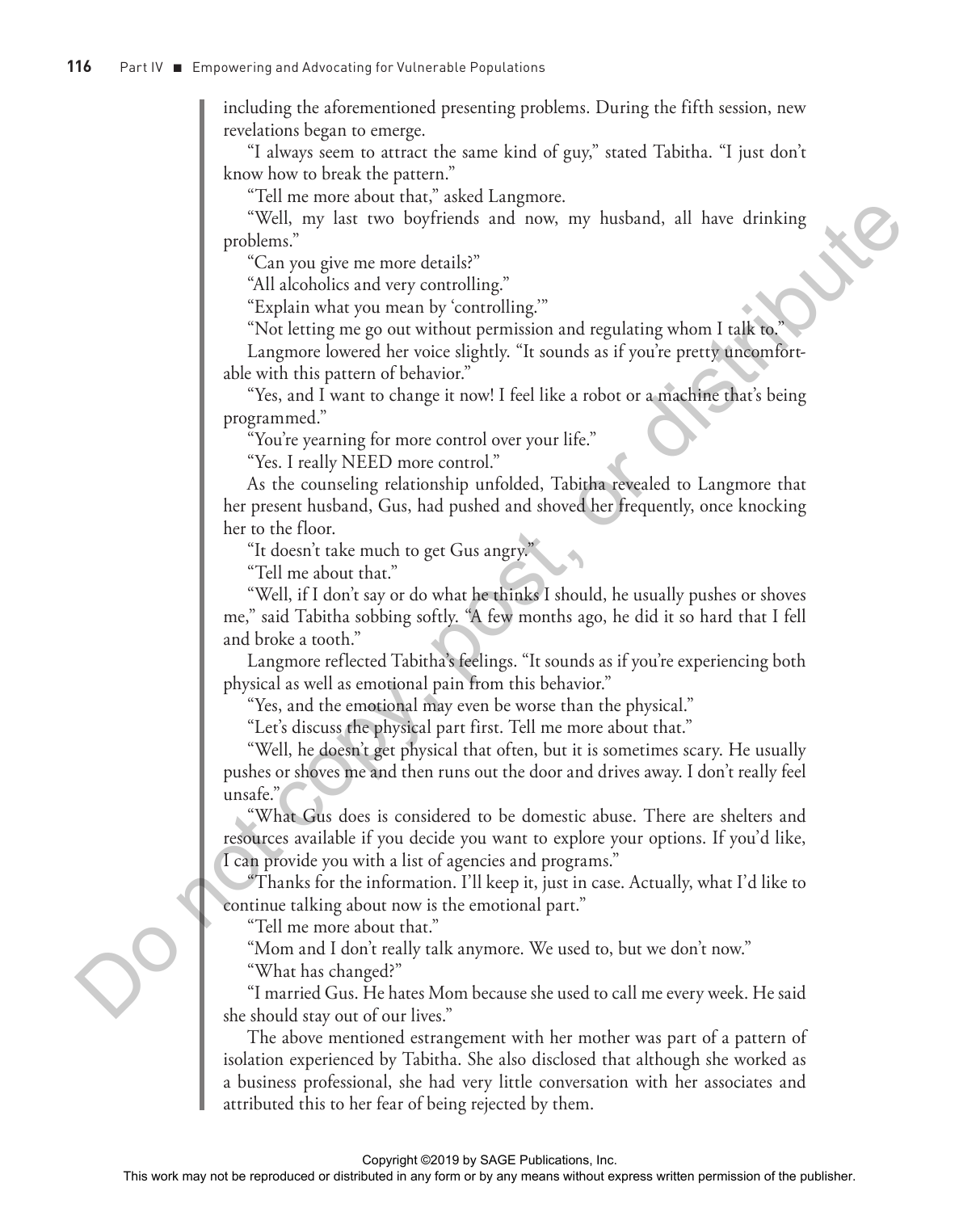In addition to this sense of estrangement from others, Tabitha's feelings of independence were appreciably contributing to her unhappiness. At her husband's insistence, her entire salary was automatically deposited into his individual bank account, which only he managed. He had been unemployed for the last 4 years, and the couple lived well due only to Tabitha's income.

As therapy progressed, Tabitha started to recognize that she could manage her own finances and began to actualize several of her mutually agreed on therapeutic goals. This included beginning to make a few new friends and speaking more often to coworkers. Using cognitive-behavioral tools, Langmore was able to challenge Tabitha's self-defeating beliefs about her social prowess and her inability to develop social connections. Tabitha was also able to rehearse mutually agreed on new behaviors in vivo. These goals and behavioral strategies were jointly formulated and illustrated a mutually collaborative relationship. Eventually, Tabitha began to report that she was feeling more self-confident and less isolated. The subject of her husband soon began to take up most of her sessions. Finally, she declared her intention to leave Gus. She expressed some concern that he might escalate his violence to a dangerous level if she actually left and stated that she had decided to temporarily live in a shelter until she could find appropriate housing and a restraining order. Langmore made certain that Tabitha had appropriate agency names and contacts, including the updated contact name for one of the agencies and worked with her to craft a safety plan intended to lessen the chances that a physically dangerous confrontation would occur as Tabitha attempted to leave. In cases of interpersonal violence, it is vital to maintain focus on potential changes to the safety status of the victim (Murray, 2016). The matrix may not be represented or the results of the results of the results of the results of the results of the results of the results of the publisher of the publisher of the publishers of the publishers of the publi

Tabitha stated that this planning and attention to her evolving needs added to her comfort level and expressed that she felt more assured that her decision to leave was in her best interest. She also shared that one of her new friends was offering her a lot of emotional support. She asked if Langmore would still be available for her as well. Langmore assured her that she would.

## EMPOWERING A PHYSICALLY ABUSED CLIENT

At the start of therapy, Langmore displays her empathy for Tabitha by accurately reflecting her client's rather raw emotions. In this regard, she is able to demonstrate that she understands that her client is struggling with issues of autonomy and feels lost and alone. Also, she does not attempt to lead or to persuade Tabitha in one direction or another. She does offer names of resources and possible sources of information but in no way attempts to direct or cajole her client. Instead, Langmore shows warm regard and empathy as she tries to enter her client's subjective world. This continues as Tabitha shares additional details about her relationship.

Langmore, an empathetic therapist, attempts to enter Tabitha's inner world as if she were Tabitha. Although Langmore has never been in an abusive relationship, she has experienced feelings of loneliness, betrayal, confusion, and discomfort in her own life. It is this ability to hone into the commonality of feelings, irrespective of actual individual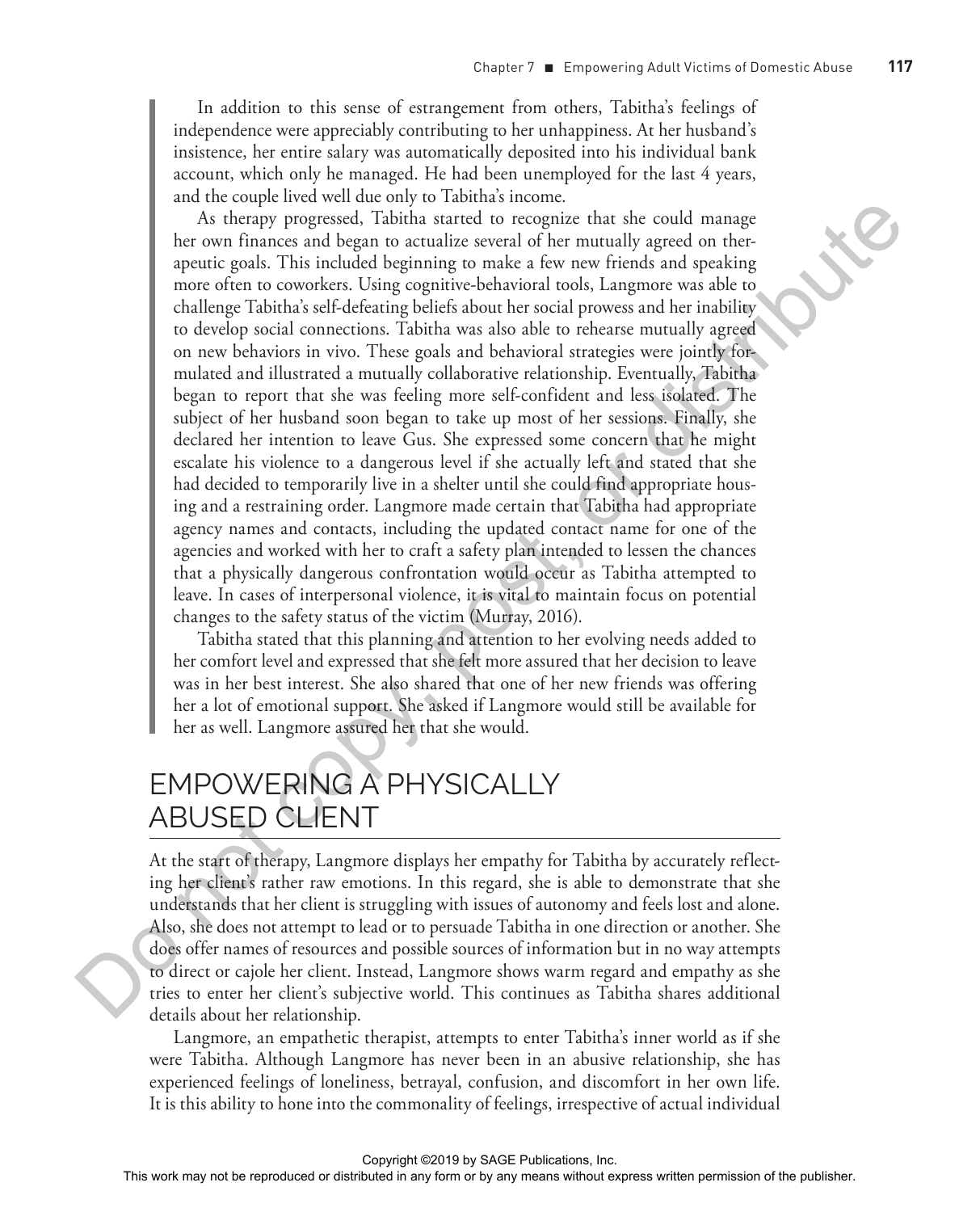life experiences, that allows empathetic counselors to understand their clients' experiences from the clients' perspectives.

Langmore's ability to enter into Tabitha's world empathetically is more likely to be successful because Langmore is in the "habit" of being empathetic. She does not simply don the hat of empathy when she enters her sessions, only to remove it in her personal life. She is able to sense the feelings that others in her life experience, not only in her role as therapist, but also in her roles as friend, partner, and family member. Indeed, virtues or habits of behaving virtuously involve deeply imbedded inclinations to act in certain ways. Such behaviors are practiced and exercised regularly and become inclinations that are second nature. The ability to care for one's clients, and to do so unconditionally, thus becomes, in Carl Rogers' (1975) words, "a way of being." This way of being allows Tabitha to feel connected to Langmore and to see that she understands what the client is feeling. Reflection, as discussed in previous chapters, is the art of saying back in new language the essence of the feelings that the client is experiencing.

This empathy, coupled with Langmore's genuineness, as illustrated (e.g., as she lowers her voice as she resonates with her client's sadness), contributes to Langmore's empowering nature. In addition, as an empowering and competent therapist, Langmore, at no point, attempts to coax or cajole Tabitha into leaving her spouse. Since she, as previously noted, does not have reason to suspect that Tabitha is in imminent danger, empowering her toward autonomy and self-determination is not clouded by the question of whether to be more directive with Tabitha about safety concerns. On the other hand, if Langmore had, at any time, suspected that Tabitha was in imminent danger, then, as a competent therapist, she would have had to take measures to help protect her client. This could include reporting any imminent threats to law enforcement or being highly directive in advising Tabitha to go to a shelter. The Since sides also means we repressed or distributed in any fit is experimented in any fit is the result of the results of behavior as particle and the control or by any solution of the publisher of the burstigue in any

This is a critical point for, as discussed earlier, serially and chronically abused and maltreated persons often experience chronic feelings of disempowerment and loss of self-determination (Anczewska et al., 2012). Competent therapists seek to foster re-empowerment through the use of more nondirective styles whenever feasible. As a result of Langmore's nondirective approach, Tabitha is able to more fully develop feelings of autonomy and self-determination. She feels more capable and comfortable with formulating her own decisions. Thus, Langmore's personal virtues of empowerment and benevolence allow her to ably facilitate the self-determination of her client. When a decision to leave her spouse is ultimately reached, it is Tabitha's alone.

Although Tabitha eventually chooses to go to a shelter, this does not mean that the counseling relationship will necessarily end. On the contrary, it is incumbent on Langmore at this juncture to make certain that Tabitha has retained the necessary information regarding shelter contact information and availability. Although she presented such information to the client earlier on in the session, diligence requires that she make certain that Tabitha not only has all this material, but that she also is presented with any important updates to that information as well.

In addition to the transmission of shelter information, Langmore must also try to ensure continued client safety and welfare. According to Dudley, McCloskey, and Kustron (2008), "[T]herapists must be aware of the risk factors which indicate imminent danger for women involved in relationships where they are victims of IPV in order to intervene to decrease victims' risk of lethality." Adhering to the standard of beneficence,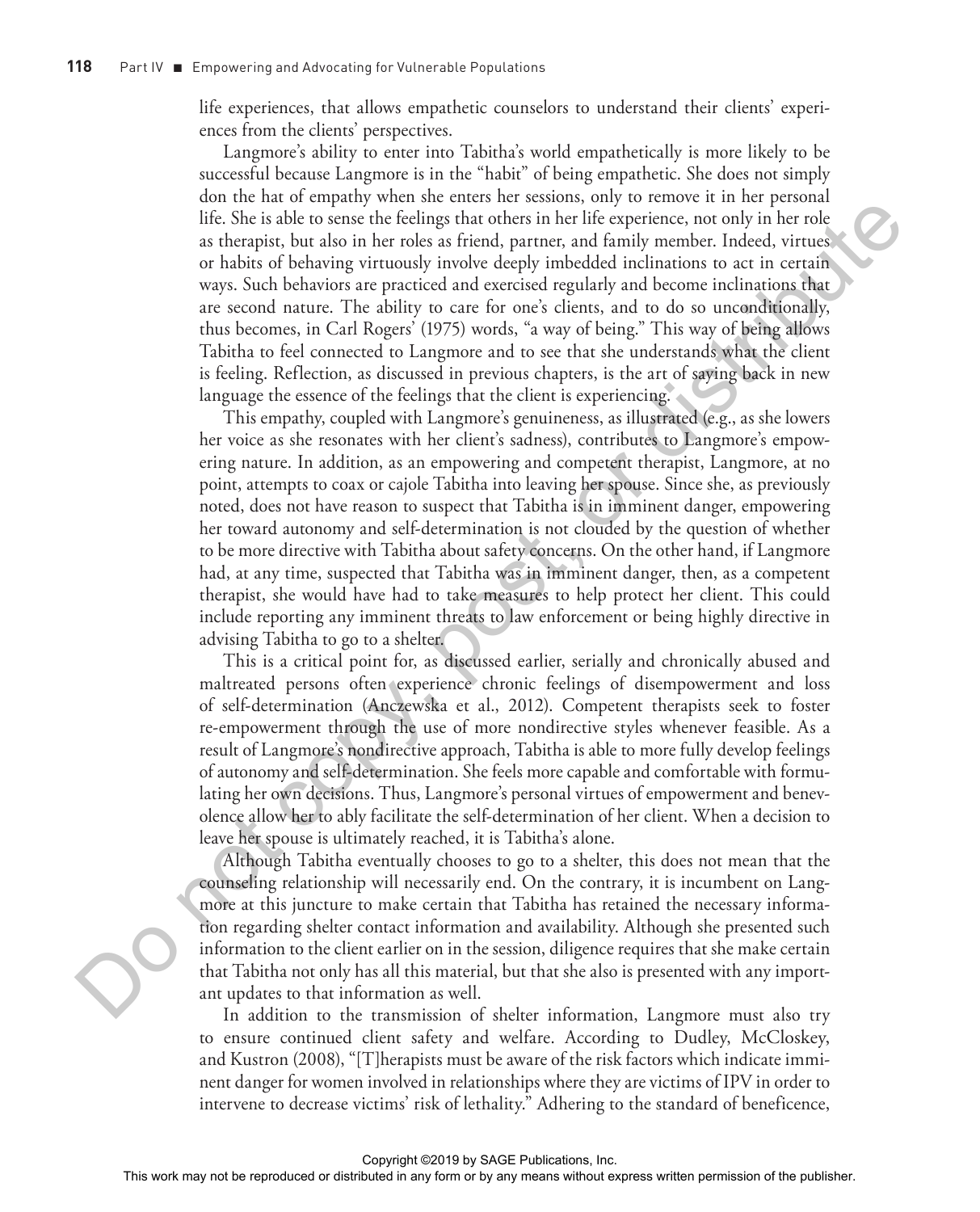Langmore will work with her client regarding her concerns and discuss creating a safety plan, which may be necessary if Tabitha's situation takes a turn for the worse or if the client has any doubts that she will be able to safely leave the marital home and arrive at the shelter.

Although counseling services may be provided at the shelter, they may be short-term or insufficient for Tabitha's needs. Langmore, a benevolent therapist, has intrinsic regard for the welfare of her client. She will continue to make herself available as needed either in person or via phone (especially if the client's safety needs dictate this) until the client and the therapist concur that goals have been sufficiently met and the client appears to be safe.

### AN EMOTIONALLY ABUSED CLIENT

In Tabitha's case, the abuse had a distinctive physical nature. This dimension sometimes allows the victim to be more amenable to labeling maltreatment as abusive. When spousal abuse does not, however, have any physical dimensions, but instead is of a psychological or emotional nature, it may be more perplexing for victims to identify. As is illustrated in the case to follow, a client may be confused about what constitutes abuse and may blame herself for her own maltreatment. This is illustrated in the case of Thea, a 36-year-old female and mother of three and a client of Bart Montego, a licensed mental health counselor.

Thea has a master's degree in elementary education and had worked as a teacher for 5 years before marrying Lyndon, age 40. Lyndon is a talent agent with ties to major network television. His six-figure income dwarfed Thea's \$50,000 a year salary. According to Thea, Lyndon convinced her to "retire early" and to "live the comfortable life of wife and mother."

Thea reported that over the last several years she had wrestled with feelings of low self-esteem, sadness, and anger. She maintained that Lyndon frequently arrived home from work as late as 10 or 11 PM usually smelling of perfume and that, when confronted by Thea, he usually insisted that he was merely working late with clients. According to Thea, Lyndon often accused her of being pathologically jealous and in need of intensive therapy for her "craziness." Thea recounted that on one occasion, when Lyndon returned home at two o'clock AM, she locked him out from the home. Lyndon called law enforcement and a humiliated Thea was forced to open the door. or market methods may be reproduced to the reproduced or distributed in any methods with the second or the second or the second or the publisher or between the second in the second or the publisher. This includes we can b

As time went on, Thea continued to feel embarrassed and demeaned by Lyndon. He began to ridicule her appearance in public and to tell friends that she was a "nut job." In session four, after establishing rapport and beginning to cultivate a feeling of trust, Montego began to see increased openness and disclosures from Thea.

"Lyndon is a real bully and probably a cheat as well," exclaimed Thea. "Tell me about that."

"Well, he always thinks that he's right, and if I disagree with him, he tells me I'm a stupid bitch."

"How do you feel about that?"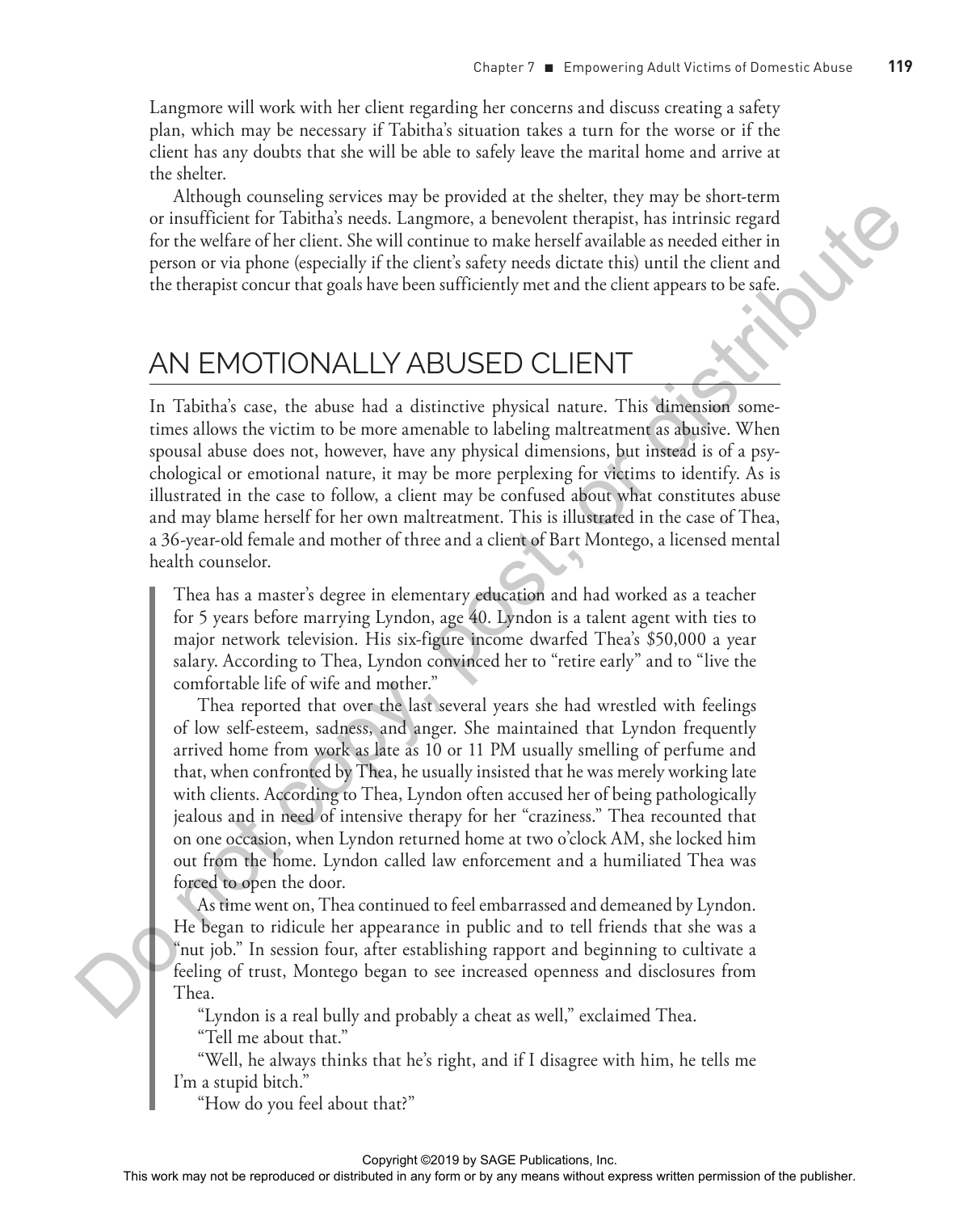"Demeaned and degraded, but I'm beginning to believe that I may actually be stupid."

"How so?"

"He's said it so many times for so many years that it almost seems to make sense."

"So you're starting to doubt yourself."

"Yes, and I'm starting to think that I'm crazy as well."

"Crazy?"

"Yes, crazy. He always calls me a nut job because I'm suspicious that he comes home late smelling like women's perfume. He says that it's from standing close to his clients. He says that if I'm not careful, he'll cut me off financially and take the children."

"How do you respond to that?"

"Now, I usually just walk away, but I've contemplated getting drunk just to feel normal again. I'm afraid to drink though, because I need to take care of my kids."

Montego and Thea explored her confusion and pain surrounding the abuse and her feelings of loneliness and low self-esteem at length. Thea reported feeling trapped in her marriage primarily because of her children. She acknowledged that Lyndon's behavior was beginning to "rub off" on her children because they too had begun to call her "stupid" and "nuts." Montego reflected how embarrassed and upset Thea must feel about this. The two decided to re-prioritize Thea's original goals. The first goal had been for Thea to find a part-time job to give her a sense of autonomy and self-respect. The second had been to return to school for training in fashion design, a career that had always fascinated her. Now, with knowledge that Lyndon's abuse was not only affecting her, but was impacting her children as well, Thea decided that she wanted to leave Lyndon and begin a new life. The matrix may not be reproduced to the matrix or distributed in any means of the control or the reproduced or the publisher. The any channel in any means we can be reproduced by any means with the simulation of the publi

Thea talked about feeling degraded beyond words now that her own children were joining in and echoing her husband's disparaging rants. When she asked Montego if she was the victim of "actual" emotional abuse Montego responded in the affirmative. Thea then asked if all her mistreatment was considered to be abuse or if abuse was limited to being called names. Montego carefully explained the dynamics of emotional abuse by providing factual information and objective educational material.

As sessions continued, the question of Thea returning to work immediately arose. Her search for part-time work had not yielded any viable prospects, and she spoke of feeling unfulfilled and worthless.

"I feel torn between my upscale at-home lifestyle, on the one hand, and the loneliness and sadness, on the other."

"I see what you are saying," stated Montego. "You staying home gives you some comforts that you'd miss out on if you worked full time, but you're not sure that it's worth the trade off."

"So what do you think that I should do?" queried Thea.

"I don't know the answer to that question, Thea, but let's brainstorm," responded Montego in a frank tone. "Why don't we list all of the possible alternatives you could take and then consider the pros and cons of each. You can decide which choice you should try first, and then make a plan of action."

Over time, Thea vacillated between deciding to teach again and remain at home. As sessions progressed, she became increasingly more disturbed by her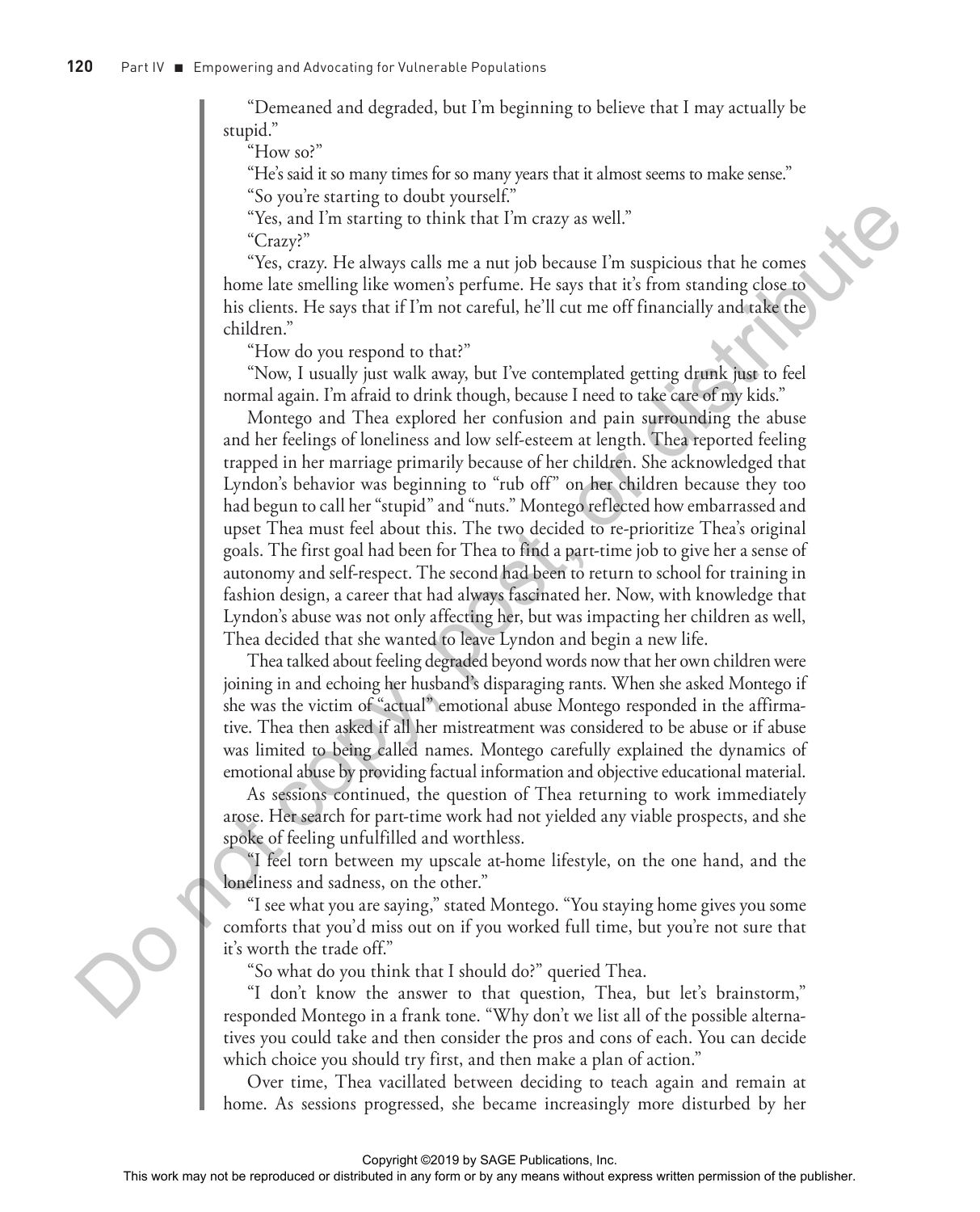spouse's late-night hours. One day, at midnight, Montego received a call from his answering service stating that Thea had an emergency. Sensing a serious problem, Montego quickly returned the call.

"Lyndon is still not home from work and it's after midnight. I am very lonely," stated Thea in a distressed tone.

"It sounds like you're very distraught by this."

"Yes! What can I do about this situation?"

"What if you practice some of the relaxation exercises that you practiced in sessions?"

"Could you just talk to me?"

"We can schedule an appointment for tomorrow, but I think that you can handle this for now."

"I really want to talk."

"Whom else could you call tonight to talk? I have confidence in your ability to hold out until tomorrow. This is not an actual emergency."

"I think my sister would probably be willing to talk. I'll give her a call."

"That sounds like a plan. I'll see you tomorrow."

At their session the next afternoon, Thea appeared to be calmer and more self-assured.

"Thank you for being so honest and upfront with me last night. I can really trust you to be upfront with me. That's so different than it is with most people in my life."

After 6 months of therapy, Thea announced that Lyndon had left her for a much younger woman with whom he worked and had asked her for a divorce. He told her that he did not want custody of the children but would provide for them financially. Thea decided to move across the country to be with her sister. Lyndon did not object to this. Thea terminated therapy and Montego provided her with a referral in her new state. He scheduled a follow-up phone call with her for 3 months later. At that time, she reported that she was now teaching, taking fashion design classes part time, and living in a small apartment with her children. Her sister was assisting her by providing babysitting for the children.

## EMPOWERING AN EMOTIONALLY ABUSED CLIENT

Throughout the aforementioned interaction, Montego's active listening style facilitates Thea's continued and increasingly descriptive disclosures. Montego is nonjudgmental and nondirective. He asks for clarification when Thea uses terminology for which multiple interpretations are possible. For instance, when Thea reports that she's beginning to think that she's "crazy," Montego asks, "Crazy?" so that she can explain exactly what that means to her. Montego asks open questions (e.g., "How do you respond to that?") to promote client welfare and autonomy. His nondirective style allows the client to feel empowered and begin to explore her increasingly ambivalent feelings about herself and her spouse. Throughout the repressed or distributed or distributed in any form or by any form or by any means with the repression of the publisher or the publisher or by any means of the publisher. The repression of the publisher of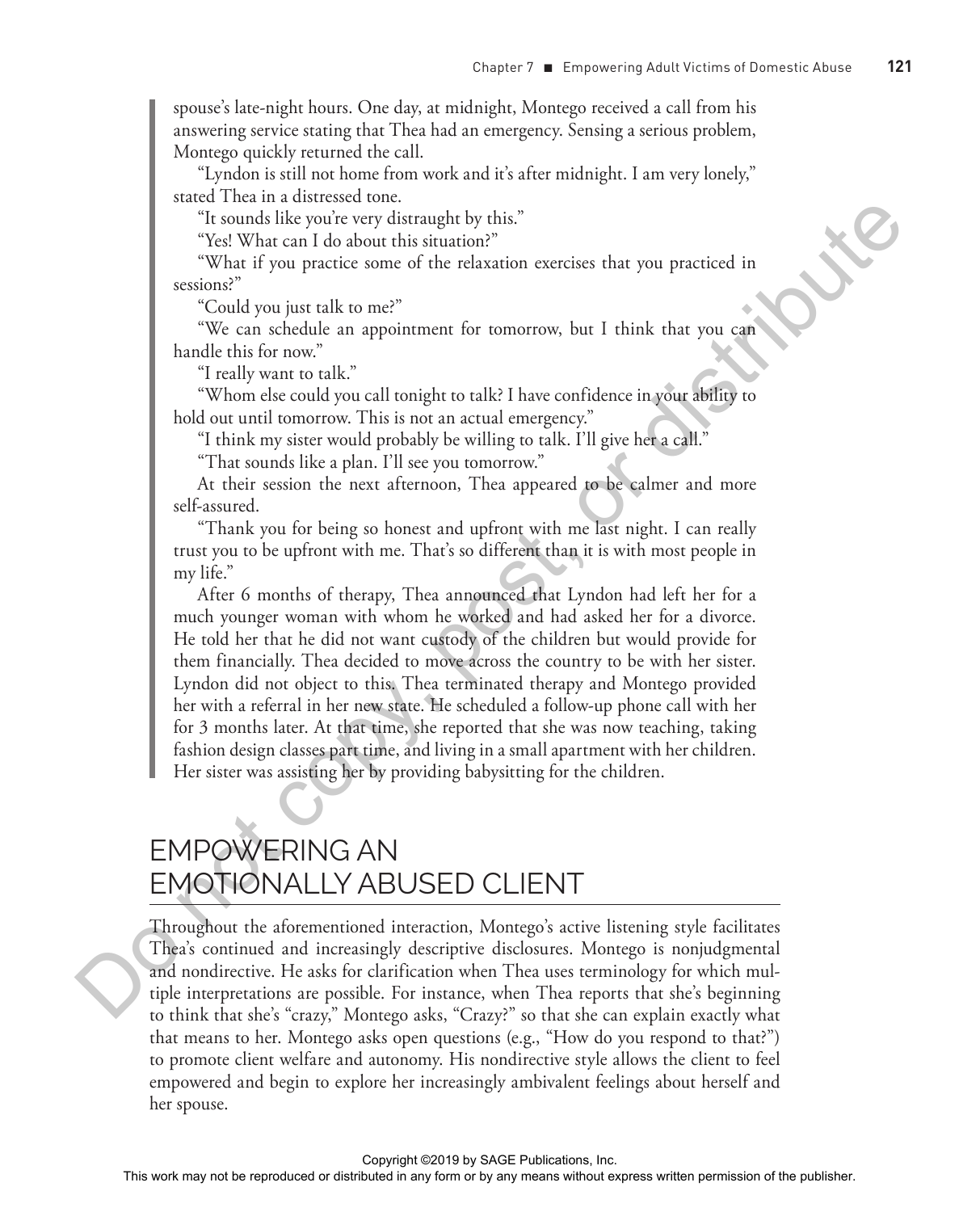This nondirective style is operational again when Thea contemplates whether she should return to teaching or remain a housewife. Montego suggests that the two brainstorm to come up with some viable options. This brainstorming and decision making places the responsibility of the decision squarely on the client, consonant with the standard of promoting client autonomy and self-determination. Efforts at promoting such self-determination are usually part of a continuous process.

Also illustrative of this point is the phone call that Thea makes to Montego's answering service during the wee hours of the night; stating that she has an emergency, Thea requests that Montego return her call immediately, and Montego quickly calls back his client.

Although Montego is there for his client in what appears to be an emotionally charged situation, he senses that Thea's late-night call may breach therapist-client professional boundaries. The client appears to be acting as though she were calling a friend or a romantic intimate rather than her therapist. Continuing to return these calls might very well reinforce such behavior, thus disempowering Thea and creating an enduring dependency on Montego. As also mentioned, the call also seemed to be potentially breaching therapeutic boundaries, and reinforcing this type of behavior might well be counterproductive and contrary to what Montego has accomplished with his client.

Montego in no way wants to abridge the rapport and trust that has developed during the counseling relationship. If he confronts Thea about the call, she may feel demeaned, just as she feels with her spouse; but, if he fails to confront her, he is not being candid with his client, when, in fact, he believes that candor is needed.

As an authentic therapist, Montego follows his ethical lights and decides to gently explain to Thea that he will be there for her if she were ever in crisis, but that calling late at night just to talk is not part of a professional counseling relationship. Using reflection, Montego tries to enter Thea's subjective world and understand the feelings of distress and betrayal that she was experiencing over her spouse's suspected infidelity. The empathy exhibited by Montego demonstrates care, compassion, and respectfulness. Although Montego takes a risk in confronting Thea, he acts in a congruent and genuine manner. He is not sure that Thea will return for counseling; however, he is steadfast and courageous in holding to his decision. Indeed, exercising the strength of will, congruence, and courageousness sets the stage for emulation by one's clients. The counterparticles or the control or the publisher and the reproduced in any means were deniant any form or by any means were deniant any the state and control or the publisher. The state and control of the publisher an

In addition to aforementioned virtues, Montego also demonstrates candor with his client. When Thea questions him about the definition of emotional abuse, he is both candid and informative. His competence as a practicing therapist is also evident. For example, according to FL Statute 491, Sections (7), (8), and (9), the practice of clinical social workers, marriage and family therapists, and licensed mental health counselors include "the provision of needed information and education to clients." Montego accomplished this in an objective and factual manner. He does not attempt to influence or coerce Thea into any decisions based on this information. Thea thus trusts that Montego will be upfront with her without imposing his own values.

As stressed in this book, such trust is vital to client success. Indeed, Montego's courage to stand on principle, along with his ongoing empathy, candor, honesty, and benevolence make it more likely that trust will flourish. Because he is a benevolent therapist, focused on his client's best interest, Montego diligently endeavors to work with Thea in achieving the goals that the two have mutually agreed on.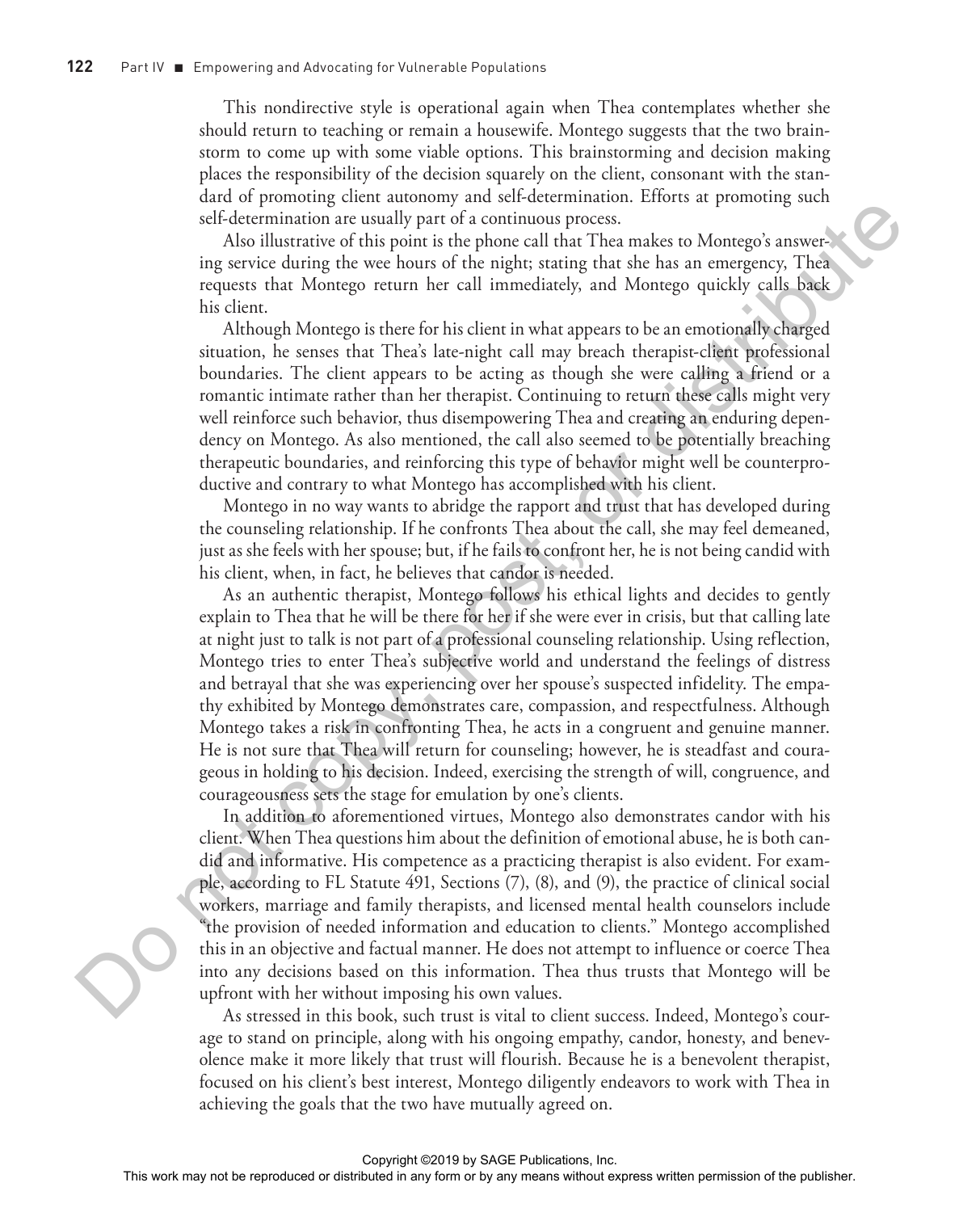Although therapy is terminated prematurely due to Lyndon leaving his wife for another woman, Montego diligently makes a referral for her to receive counseling in her new state and also follows up with her 3 months later. In fact, at the 3-month phone call, it is revealed that Thea actually does realize her goal of returning to teaching and has begun classes for fashion design.

This chapter has discussed the empowerment of adult clients who are victims of domestic abuse. As demonstrated, empowering such clients involves facilitating their rational self-determination to make their own decisions on their own. But what happens when the clients are not adults, but rather children who have neither the freedom nor the capacity to make their own life-altering decisions? In such cases, the role of the therapist takes on a different dimension, one of advocate that may, not infrequently, call for the exercise of courage in promoting the welfare and dignity of these vulnerable clients. In the next chapter, this often daunting and emotionally charged challenge is explored. This charge has distributed in any means who is the controlleration of the reproduced or distribution or distributed in any means when the publisher and the publisher and the publisher and the publisher and the publisher

#### **Questions for Review and Reflection**

- 1. How can a therapist accurately empathize with a client who has experienced problems that the therapist has not herself experienced? What virtue(s) might this involve?
- 2. How can Langmore's virtue of empowerment help facilitate the development of Tabitha's sense of self-determination and autonomy?
- 3. Langmore eventually creates an escape plan with Tabitha. Might any ethical standards have been violated if Langmore had insisted earlier that such a plan be created?
- 4. When Montego is candid and courageous with Thea regarding her late-night phone call, he is taking a risk of alienating her. If Thea had reacted in a dejected way and threatened to terminate therapy, how could Montego have handled this without violating his values and standards?
- 5. In trying to foster self-determination, Montego does not try to persuade Thea to leave her husband. In what types of similar situations might it be unethical to not try to persuade the client to leave?
- 6. In what ways are Montego's benevolence apparent in his relationship with Thea?
- 7. Part of a therapist's role is to provide appropriate information or materials to clients. Did Langmore and Montego succeed in carrying out this obligation? Could either of them have accomplished this more successfully?
- 8. Although Thea moves out of state and Montego refers her to a new therapist, he still follows up with a 3-month phone call. What virtue(s) does this exemplify?
- 9. How does Langmore's genuineness with Tabitha contribute to her achieving her goals?
- 10. How does acting in a nonjudgmental manner with their clients allow both Langmore and Montego to develop deep rapport with their clients?
- 11. In what ways might psychological or emotional abuse be more difficult for victims to label and identify as compared to physical abuse?